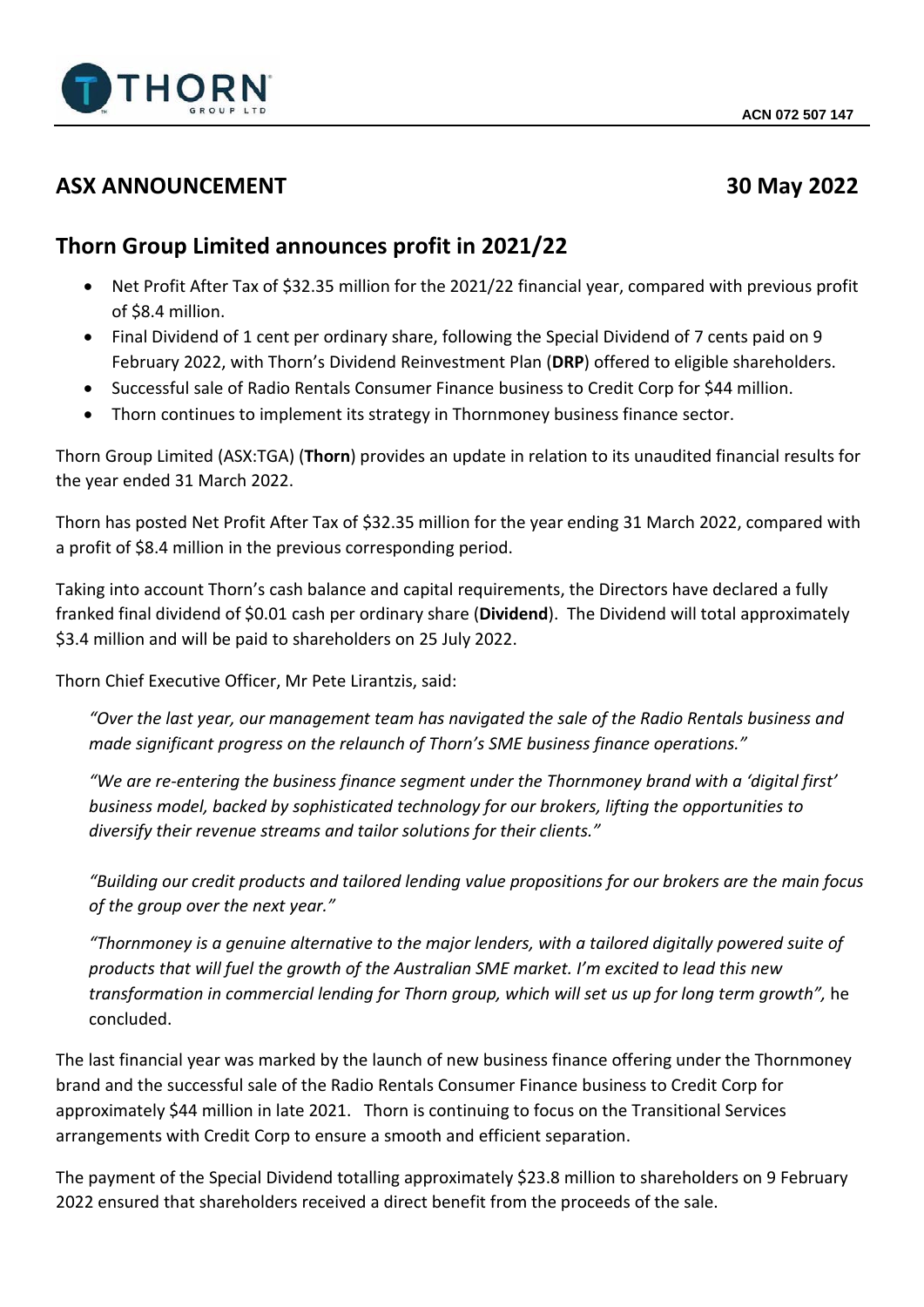

Thorn also commenced an on-market share buy-back program in March 2022 of up to 5% of Thorn's ordinary shares for up to 12 months (**Share Buy-Back**). The Share Buy-Back represents Thorn's commitment to further enhancing returns to shareholders with flexible capital management initiatives and reflects confidence in Thorn's ongoing performance. In parallel with the Share Buy-Back, Thorn undertook a smaller minimum holding share buy-back of ordinary shares for Thorn shareholders who hold an unmarketable parcel of shares in Thorn (and with the outcome announced to ASX today).

As previously announced to shareholders, Thorn continues to implement its core business finance strategy as a diversified small business focussed financial services organisation and grow originations within the Thornmoney brand. Thorn's directors are continuing to assess appropriate investment opportunities in the financial services / fintech sector that align with Thorn's business strategy and are judged as being in the best interests of Thorn's shareholders. In May 2022, Thorn acquired shares in ASX listed Humm Group Limited, totalling approximately \$1.85 million.

In the current year, Thorn will continue to implement and reinforce its corporate strategy of:

- maintaining a "capital light" business philosophy;
- delivering sustainable, profitable and yet low risk growth in its business lending;
- bringing highly scalable financial products to market and grow originations within the Thornmoney brand while developing technology solutions to streamline the originations journey;
- expanding its lending into mid-prime products for distribution through its brokering and partnership networks; and
- maintaining a preference for reinvesting cash and driving long-term shareholder value, including appropriate capital management initiatives and investment opportunities in the fintech & financial services sector that align with Thorn's core business strategy (subject to investment criteria and market conditions).

The Board considers Thorn is well positioned for continued growth. The Board and management look forward to keeping shareholders informed of progress with this exciting journey for all customers, employees and shareholders.

## **Dividend**

The key dates with respect to the payment of the Dividend are as follows:

| ASX Announcement date                                     | Monday, 30 May 2022                         |
|-----------------------------------------------------------|---------------------------------------------|
| Ex Date (Thorn shares trade 'ex' entitlement to the       | 10:00am on Wednesday, 6 July 2022           |
| Dividend)                                                 |                                             |
| Record date for the Dividend: time and date for           | 7:00pm on Thursday, 7 July 2022             |
| determining entitlements to the Dividend                  |                                             |
| Last date for elections under the DRP                     | 4:00pm on Friday, 8 July 2022               |
| Period for calculation of Market Price                    | Monday, 11 July 2022 - Friday, 15 July 2022 |
| Payment of the Dividend                                   | Monday, 25 July 2022                        |
| Last date for Thorn to issue securities under the DRP and | Monday, 1 August 2022                       |
| apply for quotation of the issued securities on ASX       |                                             |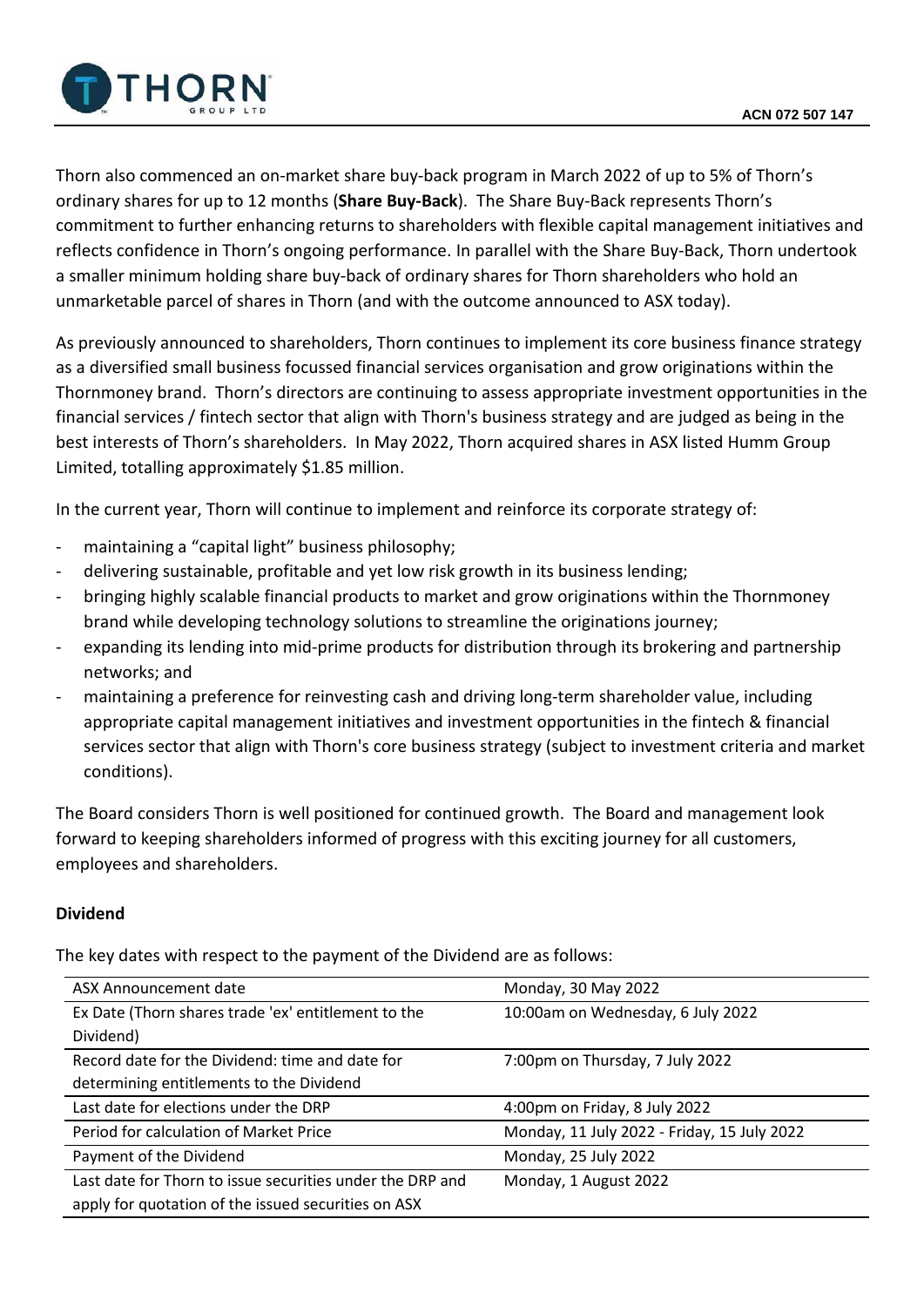

## **Dividend Reinvestment Plan (DRP)**

Thorn's shareholders have been offered the opportunity to participate in the DRP each time Thorn has declared a final dividend since 2012. Continuing that practice, Thorn is pleased to apply the DRP to the Dividend and provide its shareholders with the opportunity to elect to receive shares or cash dividends in respect of all or part of their shareholding.

All of Thorn's new shareholders are provided with instructions about how to complete the DRP election as part of their welcome packs. Thorn has requested that Computershare email a copy of this announcement to all shareholders with email addresses on file and physically post a copy to all shareholders. Thorn shareholders with email addresses on file should also expect to receive a reminder email at least 7 days prior to the last date for elections under the DRP.

Currently, Thorn shareholders who are residents in, or whose address on the share register is situated in Australia, New Zealand and Bermuda are eligible to participate in the DRP. The directors may determine that the offer will also be made to shareholders in other countries in accordance with the terms of the DRP. Eligible shareholders who elect to participate in the DRP will receive Thorn shares issued at a discount of 2.5% to the volume weighted average price per Thorn share traded over the five day trading period ending on Friday, 15 July 2022.

The cut-off date for elections under the DRP is 4:00pm on Friday, 8 July 2022. Shareholders can check what election arrangements they have made online at www.investorcentre.com/au.

- **Shareholders that wish to participate in the DRP and have not yet made an election to do so** will need to advise Computershare, by 4:00pm on 8 July 2022, by completing the election online at www.computershare.com.au/easyupdate/tga and entering relevant shareholder information, including shareholder number. Please note that an election to participate in the DRP will override any instruction regarding payments into a shareholder's nominated account.
- **Shareholders who have previously elected to participate in the DRP, but who no longer wish to participate**, may withdraw from participation in the DRP by advising Computershare, by 4:00pm on 8 July 2022, by one of the means stated in the previous paragraph.
- **Shareholders who do not wish to participate in the DRP (and who have not elected to participate)** do not need to do anything and will receive the Dividend on 25 July 2022 in accordance with current payment arrangements.

Before electing to participate in the DRP, Thorn recommends shareholders seek financial advice and read the full terms and conditions as set out in the DRP. A copy of the terms and conditions of the DRP is available on Thorn's website at www.thorn.com.au/site/about-us/corporate-governance.

If you have any questions about the Dividend or the DRP, please contact Thorn's share registry, Computershare Investor Services Pty Limited on 1300 855 080 (within Australia) or +61 3 9415 4000 (outside Australia). Please have your shareholder information available.